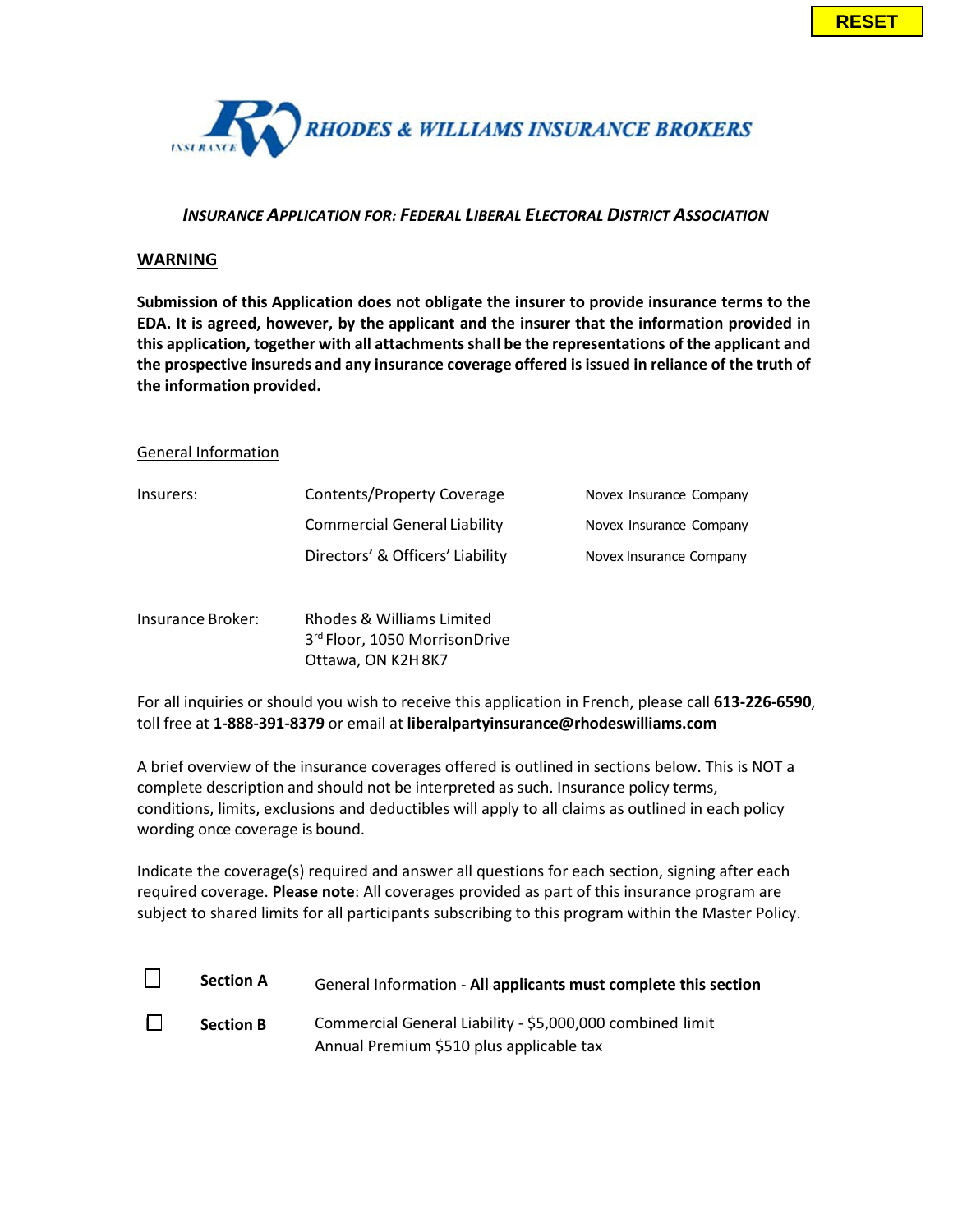| <b>Section C</b>                   |                                                                       | Directors' & Officers' Liability - \$500,000 Single Event / \$1,000,000                                                                                                                                                                      |
|------------------------------------|-----------------------------------------------------------------------|----------------------------------------------------------------------------------------------------------------------------------------------------------------------------------------------------------------------------------------------|
|                                    | Aggregate combined limit.<br>Annual Premium \$410 plus applicable tax |                                                                                                                                                                                                                                              |
| <b>Section D</b>                   | Property Insurance:                                                   |                                                                                                                                                                                                                                              |
|                                    | upon request)                                                         | • Office Contents Insurance - Limit \$20,000 (limit can be increased                                                                                                                                                                         |
|                                    | Annual Premium \$260 plus applicable tax                              | • Crime Insurance - Theft of Money Insurance - Limit of \$5,000                                                                                                                                                                              |
| <b>Section E</b>                   | Privacy Breach Expense (Cyber)<br>$\bullet$<br>$\bullet$<br>$\bullet$ | Must be purchase with Property Insurance (Section D). Coverage includes:<br>Privacy Breach Expense (1 <sup>st</sup> Party) - \$25,000<br>Business Interruption (1st Party) - \$25,000<br>Privacy Breach Legal Expense (1st Party) - \$25,000 |
|                                    | Annual Premium \$120 plus applicable tax                              |                                                                                                                                                                                                                                              |
|                                    |                                                                       | ❖ Please note third party coverage (lawsuit launched against the<br>organization following a privacy breach event) available upon<br>request - additional premium applies                                                                    |
| Pour Résidents du Québec Seulement |                                                                       | Je confirme que ma demande pour la présente<br>assurance ainsi que toute correspondance soit<br>en anglais.                                                                                                                                  |
| For Québec Residents only          |                                                                       | I hereby request that all correspondence<br>pertaining to this policy be issued in English                                                                                                                                                   |
|                                    |                                                                       |                                                                                                                                                                                                                                              |
| Date:                              | Signature: Management of the Signature:                               |                                                                                                                                                                                                                                              |

| Section A: | General Information (must be completed by everyone) |  |
|------------|-----------------------------------------------------|--|
| 1.         |                                                     |  |
| 2.         |                                                     |  |
| 3.         | Location Address (if different from mailing)        |  |
| 4.         |                                                     |  |
|            |                                                     |  |
|            |                                                     |  |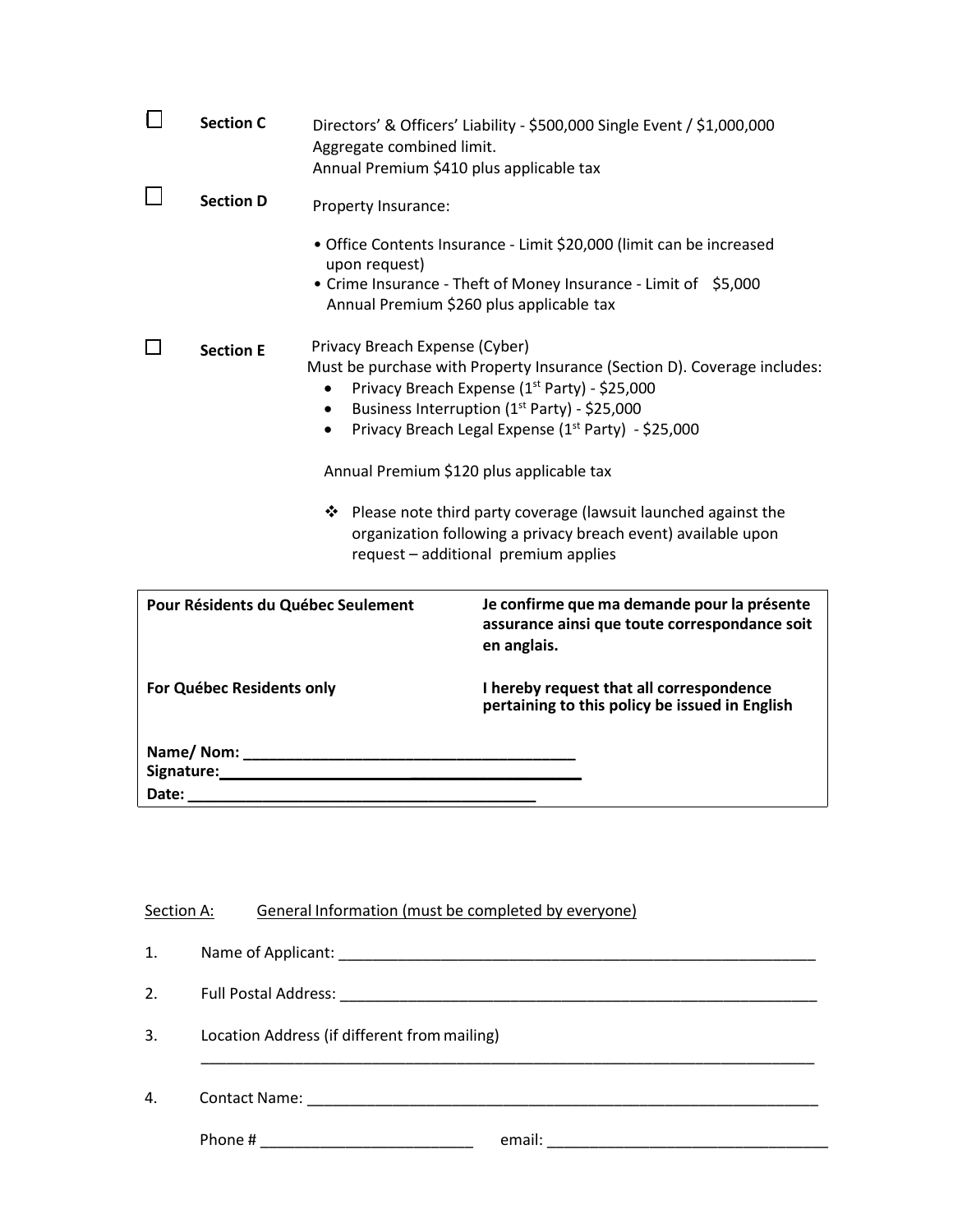### Section B: Commercial General Liability

Insurance for Bodily Injury or Property Damage suffered by others as a result of your negligence in relation to premises and operations of the EDA. A combined Bodily Injury/Property Damage Deductible of \$1,000 applies.

**Exclusions** 

**Please note the Commercial General Liability Policy does not cover libel, slander or defamation of character in any manner.**

1. Addresses for all Premises owned, rented or controlled by the applicant

Location 1 \_\_\_\_\_\_\_\_\_\_\_\_\_\_\_\_\_\_\_\_\_\_\_\_\_\_\_\_\_\_\_\_\_\_\_\_\_\_\_\_\_\_\_\_\_\_\_\_\_\_\_\_\_\_\_\_\_\_\_ Location 2 \_\_\_\_\_\_\_\_\_\_\_\_\_\_\_\_\_\_\_\_\_\_\_\_\_\_\_\_\_\_\_\_\_\_\_\_\_\_\_\_\_\_\_\_\_\_\_\_\_\_\_\_\_\_\_\_\_\_\_

- 2. Square Footage Occupied by you for each location Location 1 \_\_\_\_\_\_\_\_\_\_\_\_\_\_\_\_\_\_\_\_\_\_\_\_\_\_\_\_\_\_\_\_\_\_\_\_\_\_\_\_\_\_\_\_\_\_\_\_\_\_\_\_\_\_\_\_\_\_\_  $Location 2$
- 3. Interest of the applicant in each premises (owner ortenant) Location 1 \_\_\_\_\_\_\_\_\_\_\_\_\_\_\_\_\_\_\_\_\_\_\_\_\_\_\_\_\_\_\_\_\_\_\_\_\_\_\_\_\_\_\_\_\_\_\_\_\_\_\_\_\_\_\_\_\_\_\_ Location 2 \_\_\_\_\_\_\_\_\_\_\_\_\_\_\_\_\_\_\_\_\_\_\_\_\_\_\_\_\_\_\_\_\_\_\_\_\_\_\_\_\_\_\_\_\_\_\_\_\_\_\_\_\_\_\_\_\_\_\_
- 4. Details of all claims brought against the Applicant in the past 5 Years
- 5. Additional Insured Please indicate if the landlord requires to be added asadditional insured; if so, please provide their name and mailing address.

\_\_\_\_\_\_\_\_\_\_\_\_\_\_\_\_\_\_\_\_\_\_\_\_\_\_\_\_\_\_\_\_\_\_\_\_\_\_\_\_\_\_\_\_\_\_\_\_\_\_\_\_\_\_\_\_\_\_\_\_\_\_\_\_\_\_\_\_\_ \_\_\_\_\_\_\_\_\_\_\_\_\_\_\_\_\_\_\_\_\_\_\_\_\_\_\_\_\_\_\_\_\_\_\_\_\_\_\_\_\_\_\_\_\_\_\_\_\_\_\_\_\_\_\_\_\_\_\_\_\_\_\_\_\_\_\_\_\_ \_\_\_\_\_\_\_\_\_\_\_\_\_\_\_\_\_\_\_\_\_\_\_\_\_\_\_\_\_\_\_\_\_\_\_\_\_\_\_\_\_\_\_\_\_\_\_\_\_\_\_\_\_\_\_\_\_\_\_\_\_\_\_\_\_\_\_\_\_

\_\_\_\_\_\_\_\_\_\_\_\_\_\_\_\_\_\_\_\_\_\_\_\_\_\_\_\_\_\_\_\_\_\_\_\_\_\_\_\_\_\_\_\_\_\_\_\_\_\_\_\_\_\_\_\_\_\_\_\_\_\_\_\_\_\_\_\_\_ \_\_\_\_\_\_\_\_\_\_\_\_\_\_\_\_\_\_\_\_\_\_\_\_\_\_\_\_\_\_\_\_\_\_\_\_\_\_\_\_\_\_\_\_\_\_\_\_\_\_\_\_\_\_\_\_\_\_\_\_\_\_\_\_\_\_\_\_\_ \_\_\_\_\_\_\_\_\_\_\_\_\_\_\_\_\_\_\_\_\_\_\_\_\_\_\_\_\_\_\_\_\_\_\_\_\_\_\_\_\_\_\_\_\_\_\_\_\_\_\_\_\_\_\_\_\_\_\_\_\_\_\_\_\_\_\_\_\_

6. To finalize please sign below and complete the "Personal Information Commercial Client Agreement" form and return with your application.

Name: \_\_\_\_\_\_\_\_\_\_\_\_\_\_\_\_\_\_\_\_\_\_\_\_\_\_\_ Title: \_\_\_\_\_\_\_\_\_\_\_\_\_\_\_\_\_\_\_\_\_\_\_\_\_\_\_\_\_\_\_

Date: \_\_\_\_\_\_\_\_\_\_\_\_\_\_\_\_\_\_\_\_\_\_\_\_\_\_\_\_ Signature: \_\_\_\_\_\_

**(Must be signed by the president or treasurer of the association)**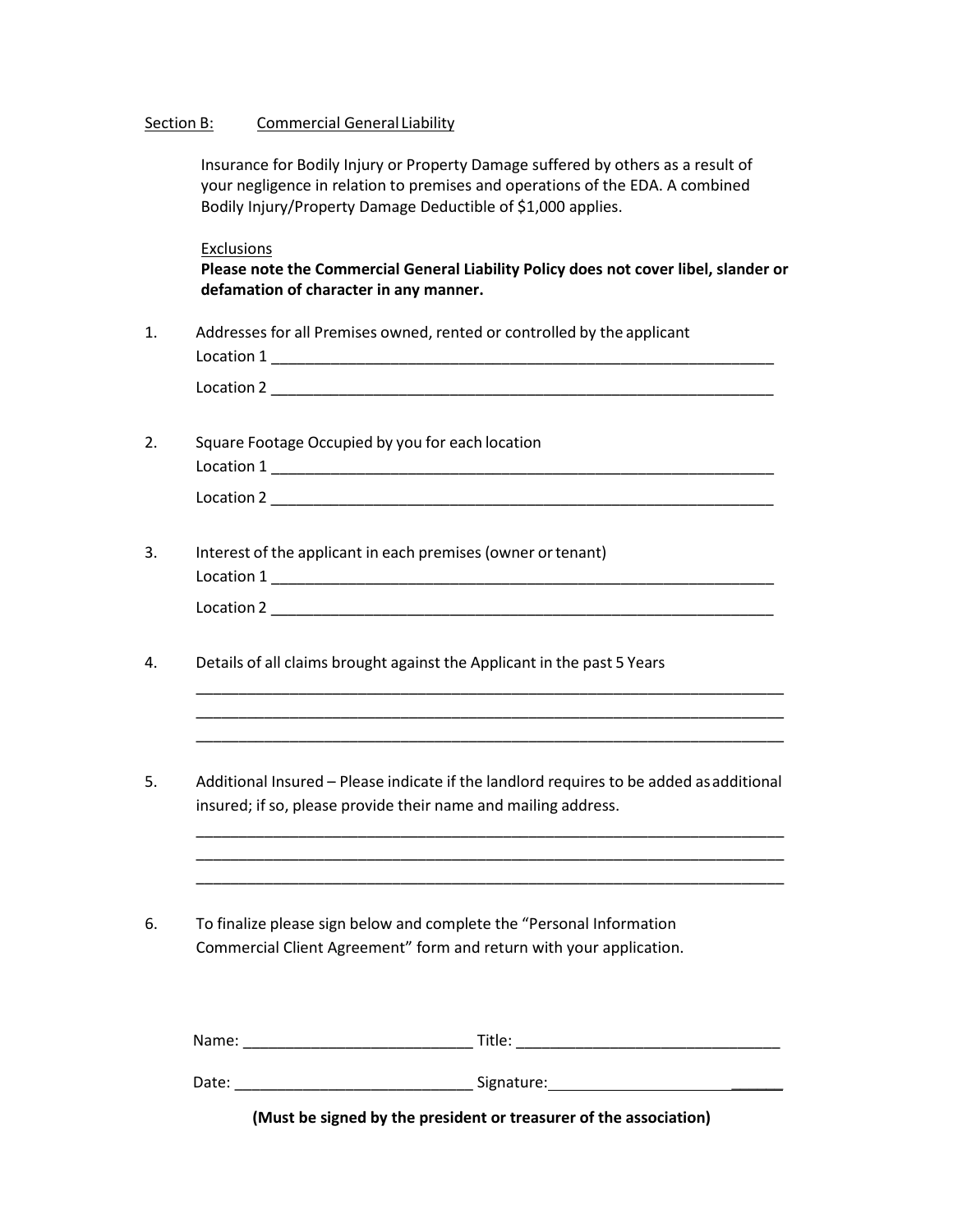# Section C Directors' & Officers' Liability

Provides funds to pay for claims and/or defense costs to protect EDA Directors' and Officers' from liability for real or alleged wrongful acts related to their administrative duties. The policy also provides funds to reimburse the EDA for claims paid to protect the directors and officers as indicated in the entity's bylaws. It is important to note that this type of insurance is written on a **claims made basis** meaning the insurance must be in force at the time a claim is presented.

### **D&O Application**

- 1. Total Assets \_\_\_\_\_\_\_\_\_\_\_\_\_\_\_\_\_\_\_\_\_\_\_\_\_\_\_\_\_\_\_\_\_\_\_\_\_\_\_\_\_\_\_\_\_\_\_\_\_\_\_\_\_\_\_\_\_\_\_
- 2. Total Liabilities \_\_\_\_\_\_\_\_\_\_\_\_\_\_\_\_\_\_\_\_\_\_\_\_\_\_\_\_\_\_\_\_\_\_\_\_\_\_\_\_\_\_\_\_\_\_\_\_\_\_\_\_\_\_\_\_\_\_
- 3. Net Assets \_\_\_\_\_\_\_\_\_\_\_\_\_\_\_\_\_\_\_\_\_\_\_\_\_\_\_\_\_\_\_\_\_\_\_\_\_\_\_\_\_\_\_\_\_\_\_\_\_\_\_\_\_\_\_\_\_\_\_\_\_
- 4. Total Revenues \_\_\_\_\_\_\_\_\_\_\_\_\_\_\_\_\_\_\_\_\_\_\_\_\_\_\_\_\_\_\_\_\_\_\_\_\_\_\_\_\_\_\_\_\_\_\_\_\_\_\_\_\_\_\_\_\_\_
- 5. Net Income
- 6. List of Directors and Officers please complete Annex A
- 7. Does the association or any of its subsidiaries provide any professional services for a fee? Yes  $\Box$  No  $\Box$  If yes, please attach full details

\_\_\_\_\_\_\_\_\_\_\_\_\_\_\_\_\_\_\_\_\_\_\_\_\_\_\_\_\_\_\_\_\_\_\_\_\_\_\_\_\_\_\_\_\_\_\_\_\_\_\_\_\_\_\_\_\_\_\_\_\_\_\_\_\_\_\_\_\_\_\_\_\_\_\_\_ \_\_\_\_\_\_\_\_\_\_\_\_\_\_\_\_\_\_\_\_\_\_\_\_\_\_\_\_\_\_\_\_\_\_\_\_\_\_\_\_\_\_\_\_\_\_\_\_\_\_\_\_\_\_\_\_\_\_\_\_\_\_\_\_\_\_\_\_\_\_\_\_\_\_\_\_ \_\_\_\_\_\_\_\_\_\_\_\_\_\_\_\_\_\_\_\_\_\_\_\_\_\_\_\_\_\_\_\_\_\_\_\_\_\_\_\_\_\_\_\_\_\_\_\_\_\_\_\_\_\_\_\_\_\_\_\_\_\_\_\_\_\_\_\_\_\_\_\_\_\_\_\_

8. Does the association take any disciplinary action or recommend disciplinary action as a result of peer review or standard setting activities? Yes  $\Box$  No  $\Box$  If yes, please attach full details

\_\_\_\_\_\_\_\_\_\_\_\_\_\_\_\_\_\_\_\_\_\_\_\_\_\_\_\_\_\_\_\_\_\_\_\_\_\_\_\_\_\_\_\_\_\_\_\_\_\_\_\_\_\_\_\_\_\_\_\_\_\_\_\_\_\_\_\_\_\_\_\_\_\_\_\_ \_\_\_\_\_\_\_\_\_\_\_\_\_\_\_\_\_\_\_\_\_\_\_\_\_\_\_\_\_\_\_\_\_\_\_\_\_\_\_\_\_\_\_\_\_\_\_\_\_\_\_\_\_\_\_\_\_\_\_\_\_\_\_\_\_\_\_\_\_\_\_\_\_\_\_\_ \_\_\_\_\_\_\_\_\_\_\_\_\_\_\_\_\_\_\_\_\_\_\_\_\_\_\_\_\_\_\_\_\_\_\_\_\_\_\_\_\_\_\_\_\_\_\_\_\_\_\_\_\_\_\_\_\_\_\_\_\_\_\_\_\_\_\_\_\_\_\_\_\_\_\_\_

\_\_\_\_\_\_\_\_\_\_\_\_\_\_\_\_\_\_\_\_\_\_\_\_\_\_\_\_\_\_\_\_\_\_\_\_\_\_\_\_\_\_\_\_\_\_\_\_\_\_\_\_\_\_\_\_\_\_\_\_\_\_\_\_\_\_\_\_\_\_\_\_\_\_\_\_ \_\_\_\_\_\_\_\_\_\_\_\_\_\_\_\_\_\_\_\_\_\_\_\_\_\_\_\_\_\_\_\_\_\_\_\_\_\_\_\_\_\_\_\_\_\_\_\_\_\_\_\_\_\_\_\_\_\_\_\_\_\_\_\_\_\_\_\_\_\_\_\_\_\_\_\_ \_\_\_\_\_\_\_\_\_\_\_\_\_\_\_\_\_\_\_\_\_\_\_\_\_\_\_\_\_\_\_\_\_\_\_\_\_\_\_\_\_\_\_\_\_\_\_\_\_\_\_\_\_\_\_\_\_\_\_\_\_\_\_\_\_\_\_\_\_\_\_\_\_\_\_\_

- 9. Does the association publish any magazines, periodicals or technical manuals or engage in broadcasting or reproduction orcopyright? Yes  $\Box$  No  $\Box$  If yes, please attach full details
- 10. During the past three years, has any claim or notice of circumstance which could reasonably give rise to a claim been reported to any previous Directors' and Officers' Liability insurer? Yes  $\Box$  No  $\Box$  If yes, please attach full details

\_\_\_\_\_\_\_\_\_\_\_\_\_\_\_\_\_\_\_\_\_\_\_\_\_\_\_\_\_\_\_\_\_\_\_\_\_\_\_\_\_\_\_\_\_\_\_\_\_\_\_\_\_\_\_\_\_\_\_\_\_\_\_\_\_\_\_\_\_\_\_\_\_\_\_\_ \_\_\_\_\_\_\_\_\_\_\_\_\_\_\_\_\_\_\_\_\_\_\_\_\_\_\_\_\_\_\_\_\_\_\_\_\_\_\_\_\_\_\_\_\_\_\_\_\_\_\_\_\_\_\_\_\_\_\_\_\_\_\_\_\_\_\_\_\_\_\_\_\_\_\_\_ \_\_\_\_\_\_\_\_\_\_\_\_\_\_\_\_\_\_\_\_\_\_\_\_\_\_\_\_\_\_\_\_\_\_\_\_\_\_\_\_\_\_\_\_\_\_\_\_\_\_\_\_\_\_\_\_\_\_\_\_\_\_\_\_\_\_\_\_\_\_\_\_\_\_\_\_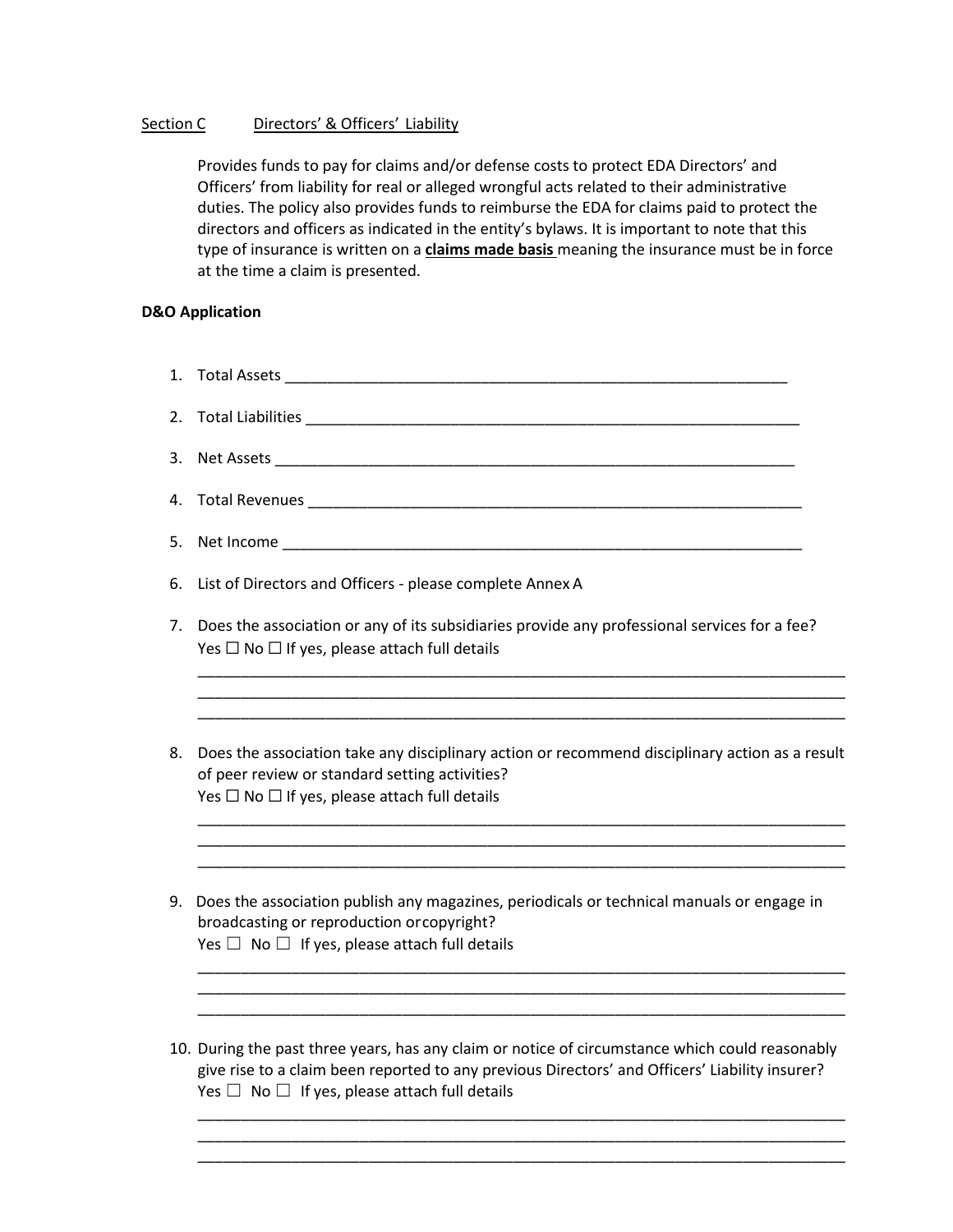| Yes $\Box$ No $\Box$ If yes, please attach full details |                                                                                                                                                 |
|---------------------------------------------------------|-------------------------------------------------------------------------------------------------------------------------------------------------|
|                                                         | 12. To finalize, please sign below and complete the "Personal Information Commercial<br>Client Agreement" form and return with your application |
| Name:                                                   | Title:                                                                                                                                          |
| Date:                                                   | Signature:                                                                                                                                      |
|                                                         | (Must be signed by the president or treasurer of the association)                                                                               |

#### **CONTENTS INSURANCE**

**Office Contents Insurance – Limit \$20,000 (limit can be increased upon request)** – insurance to pay for damage or destruction to or theft of property in the electoral district association's office. A deductible of \$1,000 will apply.

#### **CRIME INSURANCE**

**Theft of Money Insurance – Limit \$5,000** – insurance for theft of money by other than electoral district association's staff (robbery and holdup coverage). A deductible of \$1,000 will apply.

To finalize, please sign below and complete the "Personal Information Commercial Client Agreement" form and return with your application.

| Name: | Title: |
|-------|--------|
|       |        |

Date: Signature:

**(Must be signed by the president or treasurer of the association)**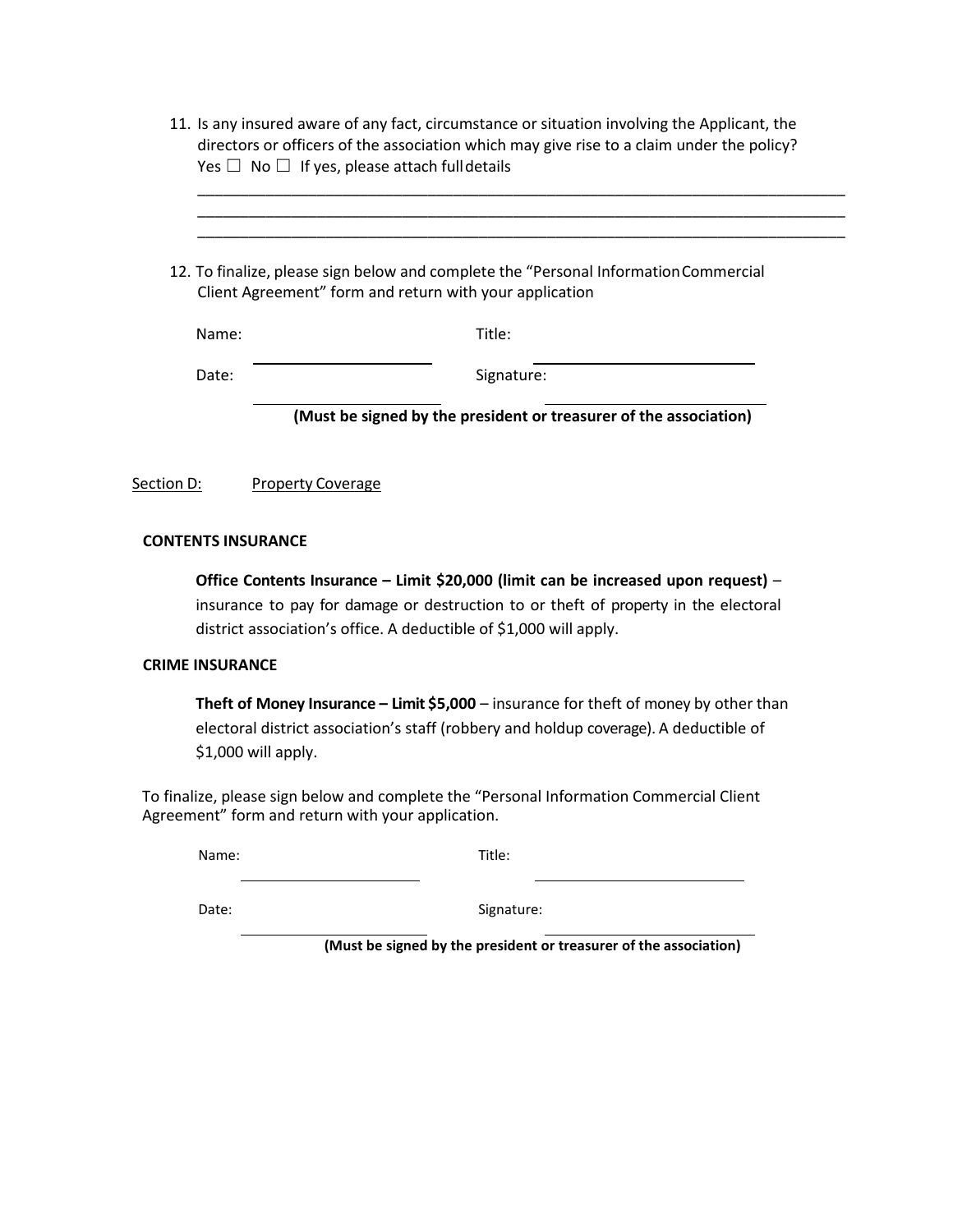## Section E: Privacy Breach Expense (Cyber)

If the named insured (named insured is your organization) fails to prevent unauthorized use or access to data found on the organization's network. Coverage includes legal fees or defense expenses incurred as a result of civil proceedings linked to a privacy breach.

- Privacy Breach expenses  $(1<sup>st</sup>$  party)  $$25,000$
- Business Interruption  $(1<sup>st</sup>$  party)  $$25,000$
- Privacy Breach Legal expenses  $(1<sup>st</sup>$  party)  $\qquad$  \$25,000
- Deductibles: \$1,000 (for insuring agreement A) and 48 hours (insuring agreement B)

| Name: | Title:     |
|-------|------------|
| Date: | Signature: |

# **(Must be signed by the president or treasurer of the association)**

Payment Options:

| <b>Payment Options</b>   |                                                                                                                                                |  |  |
|--------------------------|------------------------------------------------------------------------------------------------------------------------------------------------|--|--|
| Online/Telephone Banking | Log onto your bank's online banking website<br>Under your bill payee list, add Rhodes & Williams                                               |  |  |
|                          | Your online banking number is your client code on the invoice<br>$\bullet$                                                                     |  |  |
| E-Transfer               | Use accounting@rhodeswilliams.com and use password 'insurance'<br>$\bullet$                                                                    |  |  |
| Credit Card              | https://www.policypayments.com/rhodeswilliams?step2 [Charges apply]<br>$\bullet$                                                               |  |  |
| Cheque or Money Order    | Make your cheque or money order payable to: Rhodes & Williams<br>Send your payment to: 1050 Morrison Drive, 3rd Floor, Ottawa, ON K2H 8K7<br>٠ |  |  |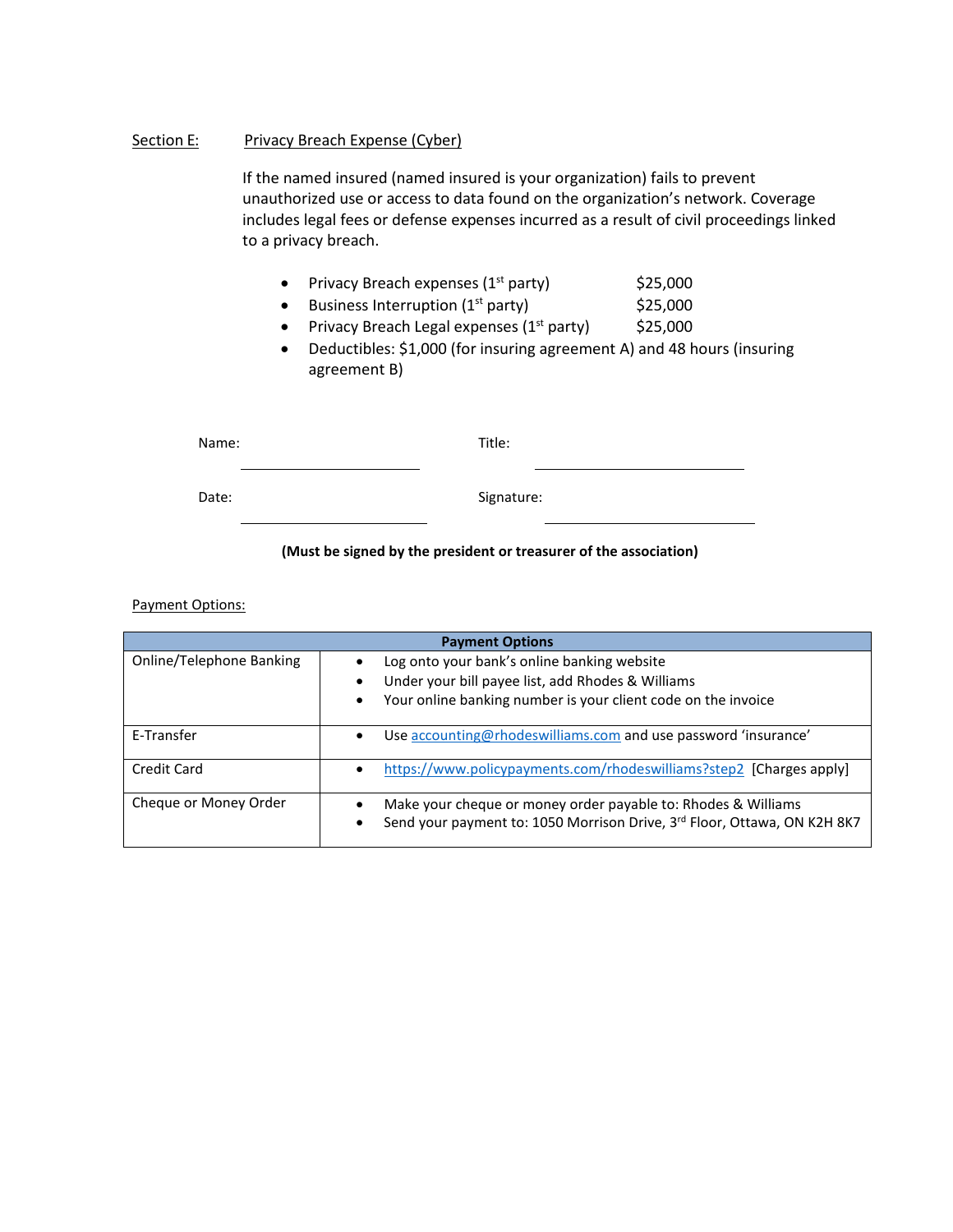# Annex A

| Names of Directors / Officers | Title | Contact Tel: | <b>Contact Email</b> |  |
|-------------------------------|-------|--------------|----------------------|--|
|                               |       |              |                      |  |
|                               |       |              |                      |  |
|                               |       |              |                      |  |
|                               |       |              |                      |  |
|                               |       |              |                      |  |
|                               |       |              |                      |  |
|                               |       |              |                      |  |
|                               |       |              |                      |  |
|                               |       |              |                      |  |
|                               |       |              |                      |  |
|                               |       |              |                      |  |
|                               |       |              |                      |  |
|                               |       |              |                      |  |
|                               |       |              |                      |  |
|                               |       |              |                      |  |
|                               |       |              |                      |  |
|                               |       |              |                      |  |
|                               |       |              |                      |  |
|                               |       |              |                      |  |
|                               |       |              |                      |  |
|                               |       |              |                      |  |
|                               |       |              |                      |  |
|                               |       |              |                      |  |
|                               |       |              |                      |  |
|                               |       |              |                      |  |
|                               |       |              |                      |  |
|                               |       |              |                      |  |
|                               |       |              |                      |  |
|                               |       |              |                      |  |
|                               |       |              |                      |  |
|                               |       |              |                      |  |